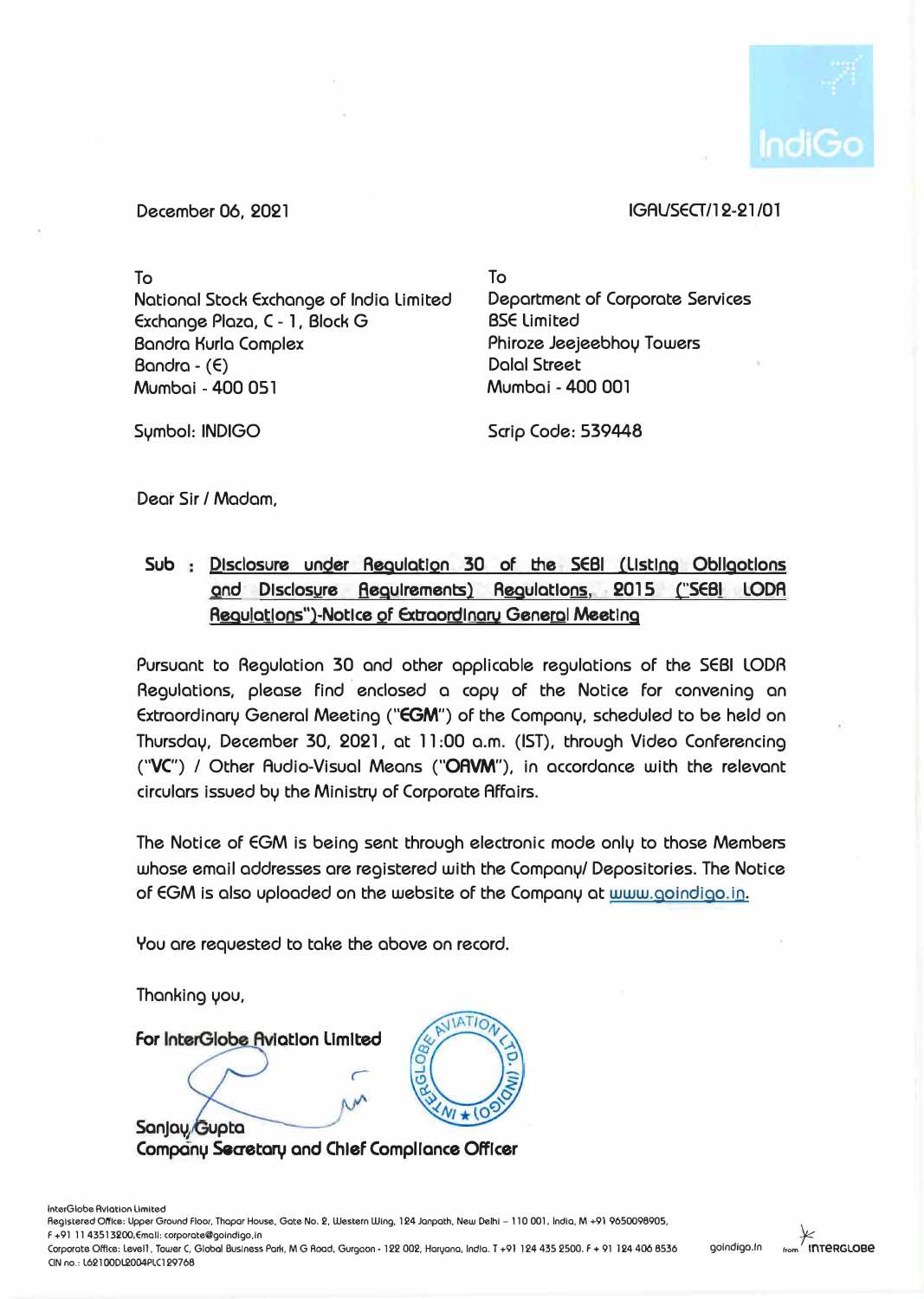

### **INTERGLOBE AVIATION LIMITED**

CIN: L62100DL2004PLC129768 Registered Office: Upper Ground Floor, Thapar House, Gate No. 2, Western Wing, 124, Janpath, New Delhi – 110 001, India Tel: +91 9650098905; Fax: +91 11 - 4351 3200 Email Id: [investors@goindigo.in](mailto:investors@goindigo.in) ; Website: [www.goindigo.in](http://www.goindigo.in)

## **Notice**

Notice is hereby given that an Extraordinary General Meeting ("**EGM**") of the Members of InterGlobe Aviation Limited (the "**Company**"), pursuant to the joint requisition dated November 25, 2021, made by the IGE Group comprising of InterGlobe Enterprises Private Limited and Mr. Rahul Bhatia and the RG Group comprising of Mr. Rakesh Gangwal, The Chinkerpoo Family Trust (Trustees: Mrs. Shobha Gangwal and J.P. Morgan Trust Company of Delaware) and Mrs. Shobha Gangwal (collectively the "**Requisitionists**"), collectively holding 74.44% of the paid-up equity share capital of the Company, will be held on **Thursday, December 30, 2021, at 11:00 a.m.** (IST) through Video Conferencing ("**VC**") / Other Audio-Visual Means ("**OAVM**"), to consider the following business put forth by the Requisitionists:

### **Special Business**

**1. Amendment to the Articles of Association of the Company** 

To consider and if thought fit, pass the following resolution as a "**Special Resolution**":

**"RESOLVED THAT** pursuant to (a) the provisions of Section 14 and other applicable provisions, if any, of the Companies Act, 2013 (including any statutory modifications or re-enactment thereof and the rules framed thereunder); (b) Securities and Exchange Board of India (Listing Obligations and Disclosure Requirements) Regulations, 2015 (including any statutory modification or re-enactment thereof); the approval of the Members be and is hereby accorded to amend the Articles of Association of the Company by deleting Articles 1.6 to 1.15 *(Transfer of Equity Shares),* 1.16 to 1.20 (*Acquisition of Shares*) and 2A *(Other provisions on Equity Shares)*  from the Articles of Association of the Company.

**RESOLVED FURTEHR THAT** the Board of Directors of the Company ("**Board**") be and is hereby authorised to do all such acts, deeds, matters and things as may be necessary, proper or expedient and to execute all such documents, instruments and writing as may be required to give effect to this resolution and the Board may, by a resolution, delegate the aforementioned powers to any Director(s) or any other officer(s) of the Company on such conditions as the Board may deem fit."

By order of the Board

For **InterGlobe Aviation Limited**

**Sanjay Gupta Company Secretary and Chief Compliance Officer Membership Number: F 7729**

Date: **December 6, 2021** Place: **Gurugram**

#### **Notes:**

- 1. The Board of Directors of the Company on December 3, 2021, have approved convening of the EGM. An explanatory statement pursuant to Section 102 of the Companies Act, 2013 ("**Act**") and Secretarial Standard -2 issued by the Institute of Company Secretaries of India on General Meetings ("**SS-2**"), setting out the material facts and the reasons relating to the Special Business to be transacted at the EGM is annexed herewith.
- 2. In view of the outbreak of the COVID-19 pandemic, the Ministry of Corporate Affairs ("**MCA**") vide its General Circulars No.14/2020 dated April 08, 2020, No.17/2020 dated April 13, 2020, No. 22/2020 dated June 15, 2020, No. 33/2020 dated September 28, 2020, No. 39/2020 dated December 31, 2020 and No. 10/2021 dated June 23, 2021, (collectively the "**MCA Circulars**") has allowed conducting EGM through VC or OAVM and dispensed with the requirement of presence of the Members in person at the EGM. Hence, the Members can attend and participate in the EGM through VC/ OAVM only. The venue of the EGM shall be deemed to be the registered office of the Company. A detailed procedure for attending the EGM is annexed herewith (Refer to Note no. 21).
- 3. As the EGM is being conducted through VC/OAVM, where physical attendance of the Members is dispensed with, the facility of appointment of proxies by the Members will not be available. However, the Corporate Members intending to appoint authorised representatives, pursuant to Section 113 of the Act, are requested to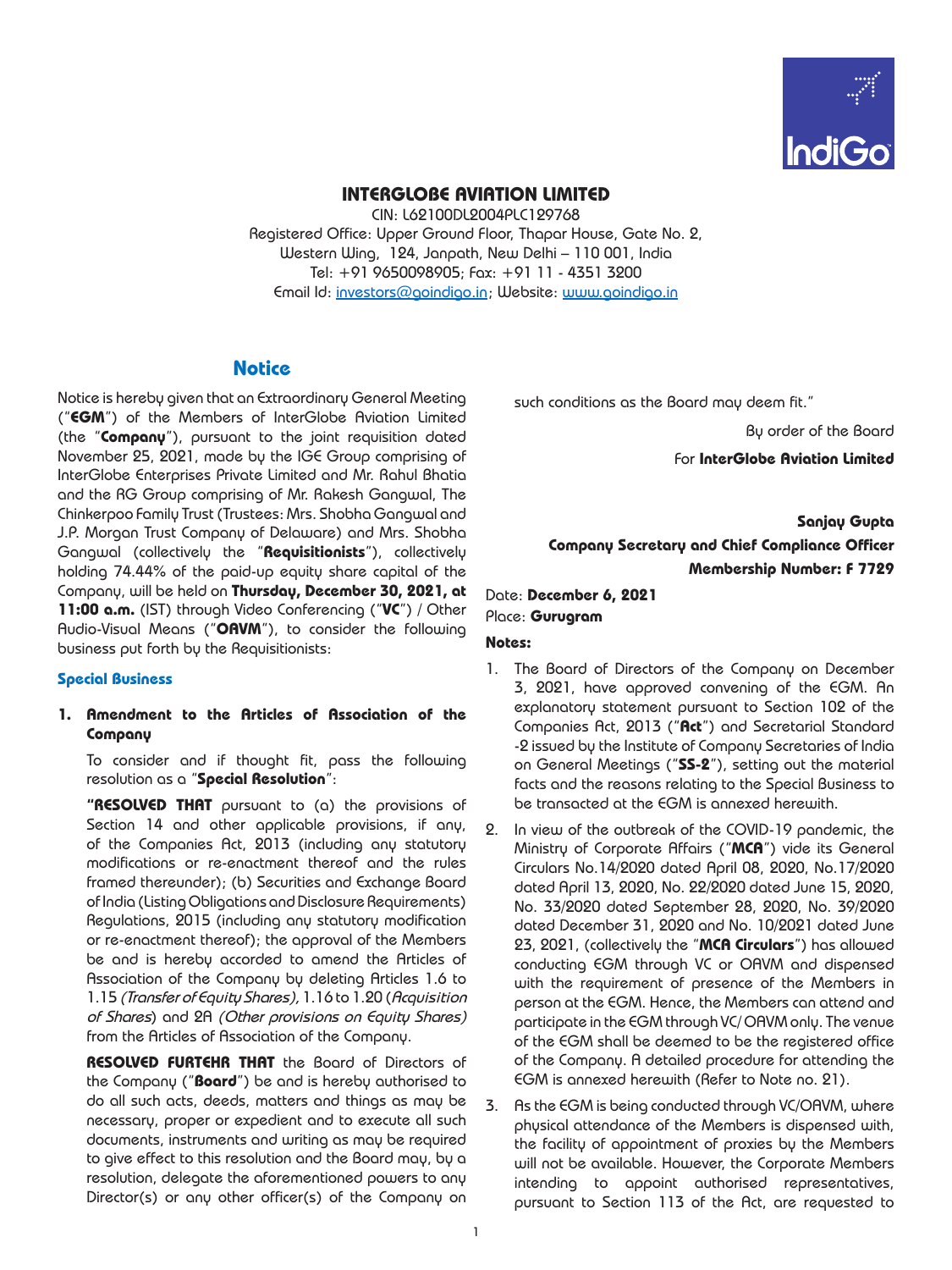send a certified copy of the relevant Board Resolution together with the respective specimen signature(s) of those representative(s) authorised under the said resolution to attend and vote on their behalf at the EGM.

- 4. Due to conduct of the EGM through VC/OAVM, the participation of the Members will be restricted up to 1,000 and will be allowed on first come first serve basis. However, the participation of the Members holding 2% or more shareholding is not restricted on first come first serve basis. This restriction will also be not applicable to Institutional Investors, Promotors, Directors, including Chairpersons of the Audit Committee, Nomination and Remuneration Committee and Stakeholders Relationship Committee, Key Managerial Personnel and Statutory Auditors of the Company, and the Scrutinizer for the EGM appointed by the Board. The Members are requested to login and join the EGM at around 10:45 a.m. (IST), i.e., 15 minutes prior to the scheduled time of the EGM. The window for joining the EGM will be closed at 11:15 a.m. (IST), i.e., on expiry of 15 minutes from the scheduled time of the EGM.
- 5. The Members joining through VC/ OAVM shall be reckoned for the purpose of the quorum under Section 103 of the Act.
- 6. The Members who need assistance before or during the EGM, can contact KFin Technologies Private Limited ("**Kfintech**") on [emeetings@kfintech.com](mailto:emeetings%40kfintech.com?subject=) or call on toll free number 1800-309-4001.
- 7. The Members are requested to quote their Registered Folio Number or Demat Account Number & Depository Participant (DP) ID number in all correspondence with the Company or its Registrar and Share Transfer Agent ("**RTA**").
- 8. The Members holding shares in demat form are advised to send the request for change of address, bank particulars, bank mandate, residential status, or requests for transmission of shares etc. to their DP immediately.
- 9. In view of the COVID-19 pandemic, the MCA and SEBI have allowed companies to send Notice of EGM through electronic mode only. Hence, the Notice of EGM ("**Notice**") is being sent in electronic mode to the Members whose email addresses are registered with the Company, the RTA or the Depositories/ DPs within three days of receipt of requisition i.e., as on November 26, 2021, pursuant to Rule 17(6) of the Companies (Management and Administration) Rules, 2014.
- 10. In accordance with the MCA Circulars, the Notice has been uploaded on the website of the Company at [www.goindigo.in](http://www.goindigo.in), websites of the Stock Exchanges i.e. BSE Limited ("**BSE**") at [www.bseindia.com](http://www.bseindia.com) and National Stock Exchange of India Limited ("**NSE**") at [www.](http://www.nseindia.com) [nseindia.com](http://www.nseindia.com) and on the website of Kfintech at [https://](https://evoting.kfintech.com) [evoting.kfintech.com](https://evoting.kfintech.com).

The login credentials for casting vote(s) through remote e-voting are being sent to the Members, whose e-mail addresses are registered with the Company/ Kfintech/ Depositories, on their registered e-mail addresses. The

same login credentials may also be used for attending the EGM through VC/ OAVM or voting during the EGM.

Manner of registering/ updating e-mail address: The Members whose e-mail addresses are not registered with the Company/ Depositories, are requested to get the same registered/ updated through the following procedure:

- a. The Members holding shares in demat form can get their e-mail addresses registered by contacting their respective DPs.
- b. The Members holding shares in physical form may register their e-mail addresses and mobile number with Kfintech by sending an e-mail request at the email address [einward.ris@kfintech.com](mailto:einward.ris%40kfintech.com?subject=) along with signed scanned copy of the request letter providing the email address, mobile number, self-attested copy of PAN Card and a copy of the share certificate for registering their email addresses for receiving the Notice along with the e-voting instructions in electronic mode.

The Company has also provided the facility to the Members for temporary registration of their e-mail addresses for receiving Notice in electronic mode by clicking the link [https://ris.kfintech.com/clientservices/](https://ris.kfintech.com/clientservices/mobilereg/mobileemailreg.aspx) [mobilereg/mobileemailreg.aspx](https://ris.kfintech.com/clientservices/mobilereg/mobileemailreg.aspx) for registration.

11. Procedure for inspection of documents:

All the documents referred to in the accompanying Notice and explanatory statement, will be available for inspection through electronic mode, basis the request being sent at [investors@goindigo.in](mailto:investors%40goindigo.in?subject=).

- 12. In terms of Section 72 of the Act and related rules issued thereunder, a Member of the Company may nominate a person on whom the shares held by him / her shall vest in the event of his / her death. The Member(s) desirous of availing this facility may submit nomination in the prescribed Form SH-13 to the Company or Kfintech in case shares are held in physical form, and to their respective DPs, if held in demat form.
- 13. The Members who are holding shares in physical form in identical names in more than one folio are requested to write to Kfintech enclosing their Share Certificate(s) to enable the Company to consolidate their holding into one folio.
- 14. Pursuant to Section 108 and other applicable provisions of the Act read with Rule 20 of the Companies (Management and Administration) Rules, 2014 and in compliance with Regulation 44 of the SEBI (Listing Obligations and Disclosure Requirements) Regulations, 2015, the Company is pleased to provide the facility to its Members to exercise their right to vote(s) on the resolution proposed to be passed at the EGM by electronic means. The Members whose names appear on the Register of Members / List of Beneficial Owners as on Friday, December 24, 2021 (the "**Cut-off Date**"), are entitled to vote on the resolution set forth in the Notice. The Members may cast their vote(s) on electronic voting system from any place (remote e-voting). A person who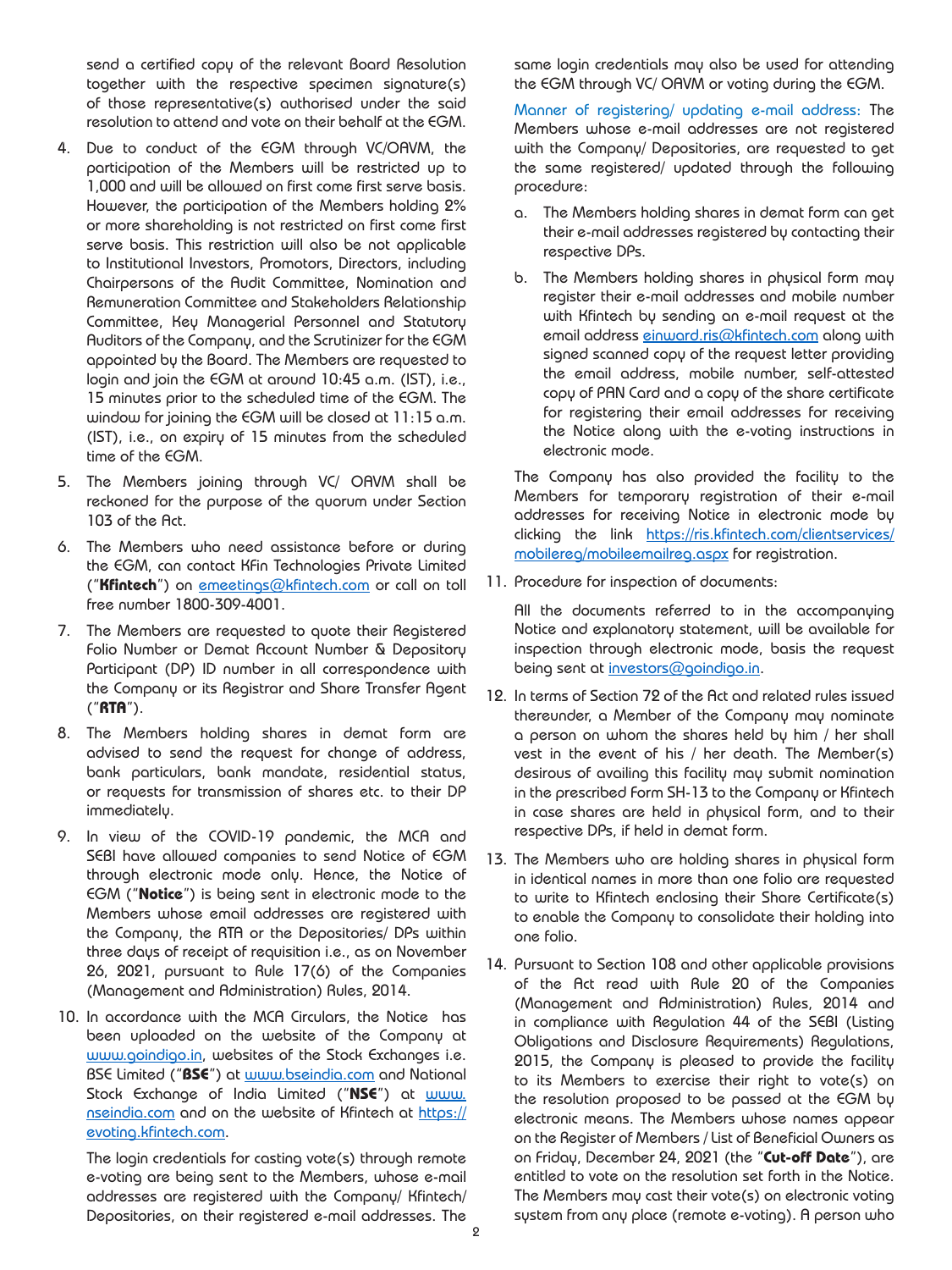is not a Member of the Company as on the Cut-off Date should treat this Notice for information purpose only. The remote e-voting period will commence at 09:00 a.m. (IST) on Monday, December 27, 2021, and will end at 05:00 p.m. (IST) on Wednesday, December 29, 2021, and at the end of remote e-voting period, the facility shall forthwith be blocked.

15. Contact details of the official responsible to address the grievances connected with the remote e-voting are set out below:

Ms. Sheetal Doba, Manager-Corporate Registry KFin Technologies Private Limited (formerly known as Karvy Fintech Private Limited) Corporate Registry Selenium Building, Tower- B, Plot No. 31 & 32, Financial District, Nanakramguda, Serilingampally Mandal, Hyderabad - 500 032, Telangana, India Tel. No.: +91 40 6716 1509 Toll Free No: 1800-309-4001 E-mail: [einward.ris@kfintech.com](mailto:einward.ris%40kfintech.com?subject=) or [evoting@kfintech.com](mailto:evoting%40kfintech.com?subject=)

- 16. In case of joint holders, only such joint holder who is higher in the order of names, will be entitled to vote through remote e-voting.
- 17. The Members who have not cast their vote(s) through remote e-voting shall be eligible to cast their vote through e-voting system available during the EGM (Insta Poll). Vote button will be activated once Insta Poll is announced at the EGM. The Members who have cast their vote(s) by remote e-voting prior to the EGM may

also attend the EGM but shall not be entitled to cast their vote(s) again.

- 18. The Board has appointed Ms. Amrita Nautiyal, Practicing Company Secretary, Proprietor, M/s. Amrita Nautiyal & Associates, Company Secretaries, failing her, Ms. Jyoti Arora, Practicing Company Secretary, M/s. Jyoti Arora and Associates, to act as Scrutinizer, to ensure that the remote e-voting process and e-voting at the EGM is conducted in a fair and transparent manner.
- 19. The Members desiring to cast their vote(s) through remote e-voting are requested to refer to the detailed procedure given hereinafter.
	- I. Pursuant to SEBI circular no. SEBI/HO/CFD/CMD/ CIR/P/2020/242 dated December 9, 2020 on "e-voting facility provided by Listed Entities", e-voting process has been enabled for all the individual demat account holders, by way of single login credential, through their demat accounts / websites of Depositories / DPs.
	- II. In order to access the single login e-voting facility, the Members are advised to update their mobile number and e-mail ID with their DPs.
	- III. The remote e-voting facility will be available from 09:00 a.m. (IST) on Monday, December 27, 2021 till 05:00 p.m. (IST) on Wednesday, December 29, 2021.
	- IV. Procedure for remote e-voting:
		- **i. Voting through Depositories e-Voting system for Individual Members holding shares in demat mode**

| Type of Members                                                                      | Steps to Login                                                                                                                                                                                                                                                                                                                                                                                                                                                                                 |
|--------------------------------------------------------------------------------------|------------------------------------------------------------------------------------------------------------------------------------------------------------------------------------------------------------------------------------------------------------------------------------------------------------------------------------------------------------------------------------------------------------------------------------------------------------------------------------------------|
| <b>Individual Members</b><br>holding securities in<br>demat mode with<br><b>NSDL</b> | User already registered for IDeAS facility<br>i.<br>a) Visit URL: https://eservices.nsdl.com<br>Click on the "Beneficial Owner" icon under "Login" under 'IDeAS' section.<br>b)<br>On the new page, enter User ID and Password. Post successful authentication, dick on<br>C)<br>"Access to e-voting".<br>Click on company name or e-voting service provider and you will be re-directed to e-voting<br>d)<br>service provider website for casting the vote during the remote e-voting period. |
|                                                                                      | User not registered for IDeAS e-Services<br>ii.<br>a) To register click on link : https://eservices.nsdl.com<br>b) Select "Register Online for IDeAS" or click at https://eservices.nsdl.com/SecureWeb/<br>IdeasDirectReg.jsp                                                                                                                                                                                                                                                                  |
|                                                                                      | c) Proceed with completing the required fields.<br>d) Follow steps given in point i above.<br>iii. Alternatively, by directly accessing the e-Voting website of NSDL                                                                                                                                                                                                                                                                                                                           |
|                                                                                      | a) Open URL: https://www.evoting.nsdl.com/<br>b) Click on the icon "Login" which is available under 'Shareholder/Member' section.<br>A new screen will open. You will have to enter your User ID (i.e. your sixteen digit demat<br>$\mathsf{C}$<br>account number held with NSDL), Password / OTP and a verification code as shown on the<br>screen.                                                                                                                                           |
|                                                                                      | Post successful authentication, you will be requested to select the name of the Company and<br>iv.<br>the e-voting Service Provider name, i.e. Kfintech.                                                                                                                                                                                                                                                                                                                                       |
|                                                                                      | On successful selection, you will be redirected to Kfintech e-voting page for casting your vote<br>V.<br>during the remote e-voting period.                                                                                                                                                                                                                                                                                                                                                    |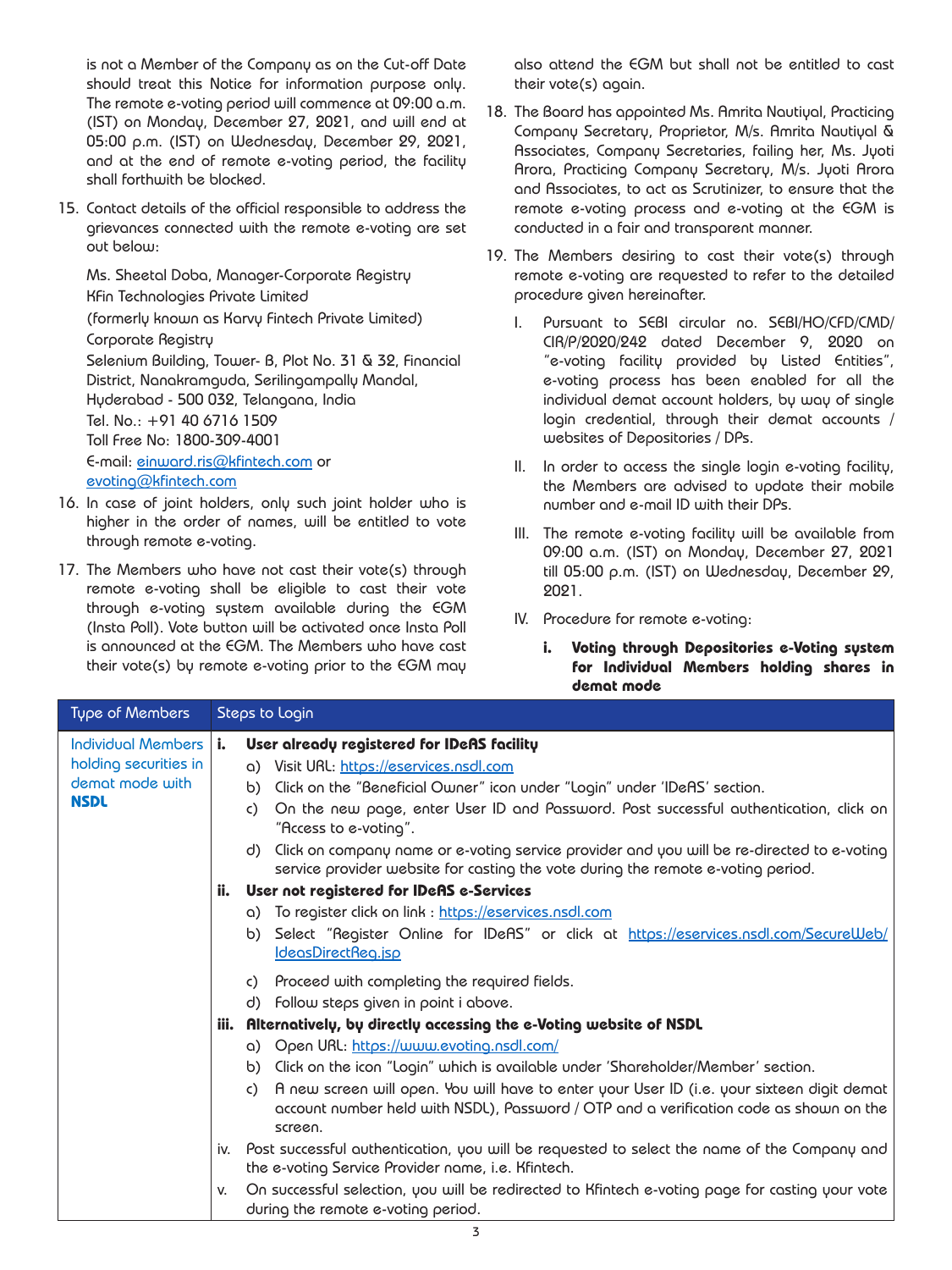| Type of Members                                                                                                 | Steps to Login                                                                                                                                                                                                                                                                                                                                                                                                                                                                                                                                                                                                                                                                       |
|-----------------------------------------------------------------------------------------------------------------|--------------------------------------------------------------------------------------------------------------------------------------------------------------------------------------------------------------------------------------------------------------------------------------------------------------------------------------------------------------------------------------------------------------------------------------------------------------------------------------------------------------------------------------------------------------------------------------------------------------------------------------------------------------------------------------|
| <b>Individual Members</b><br>holding shares in<br>demat mode with<br><b>CDSL</b>                                | i.<br>Existing user who have opted for Easi / Easiest<br>a) Visit URL: https://web.cdslindia.com/myeasi/home/login or URL: www.cdslindia.com<br>Click on New System Myeasi.<br>b)<br>Login with your registered user id and password.<br>C)<br>The user will see the e-Voting Menu. The Menu will have links of ESP, i.e. Kfintech e-Voting<br>d)<br>portal.<br>e) Click on e-voting service provider name to cast your vote.<br>User not registered for Easi/Easiest<br>ii.                                                                                                                                                                                                         |
|                                                                                                                 | a) Option to register is available at https://web.cdslindia.com/myeasi/Registration/<br><b>EasiRegistration</b><br>b) Proceed with completing the required fields.<br>c) Follow the steps given in point i.<br>Alternatively, by directly accessing the e-Voting website of CDSL<br>iii.<br>a) Visit URL: www.cdslindia.com<br>b) Provide your demat account number and PAN No.<br>System will authenticate user by sending OTP on registered Mobile & Email as recorded in<br>$\mathsf{c}$ )<br>the demat account.<br>After successful outhenticotion, user will be provided links for the respective ESP, i.e. Kfintech<br>İV.<br>where the e- Voting is in progress.              |
| <b>Individual Members</b><br>login through<br>their demat<br>accounts / Website<br>of Depository<br>Participant | i.<br>The Members can also login using the login credentials of demat account through your DP<br>registered with NSDL /CDSL for e-voting facility.<br>ii.<br>Once logged-in, the Members will be able to see e-voting option. Post clicking on e-voting option,<br>the Members will be redirected to NSDL / CDSL Depository site after successful authentication,<br>wherein the Members can see e-Voting feature.<br>Click on options available against Company name or e-voting service provider - Kfintech and the<br>iii.<br>Member will be redirected to e-Voting website of Kfintech for casting vote during the remote<br>e-voting period without any further authentication. |

*Note: The Members who are unable to retrieve User ID / Password are advised to use forgot user ID and forgot password option available at respective websites.*

Helpdesk for Individual Members holding shares in demat mode for any technical issues related to login through Depository, i.e. NSDL and CDSL.

| Login type            | Helpdesk details                                                                                                                     |
|-----------------------|--------------------------------------------------------------------------------------------------------------------------------------|
| Shares held with NSDL | Please contact NSDL helpdesk by sending a request at evoting@nsdl.co.in or call at toll free no.:<br>1800 1020 990 and 1800 22 44 30 |
| Shares held with CDSL | Please contact CDSL helpdesk by sending a request at helpdesk.evoting@cdslindia.com or<br>contact at 022-23058738 or 022-23058542-43 |

### **ii. Voting for the Members other than Individual's Members holding shares in demat mode and the Members holding shares in physical mode.**

The Members other than Individual Members whose email IDs are registered with the Company/ Depository Participants (s), will receive an email from Kfintech with details of E-Voting Event Number (EVEN), USER ID and password. The Members are requested to follow the following process for casting their votes:

- a) Launch internet browser by typing the URL: [https://](https://emeetings.kfintech.com/) [emeetings.kfintech.com/](https://emeetings.kfintech.com/)
- b) Enter the login credentials (i.e. User ID and password). In case of physical folio, User ID will be EVEN (E-Voting Event Number) xxx, followed by folio number. In case of demat account, User ID will be your DP ID and Client ID. However, if you are already registered with Kfintech for e-voting, you can use your existing User ID and password for casting the vote.
- c) After entering the above details click on "LOGIN".
- d) You will be directed to the password change menu wherein you will be required to mandatorily change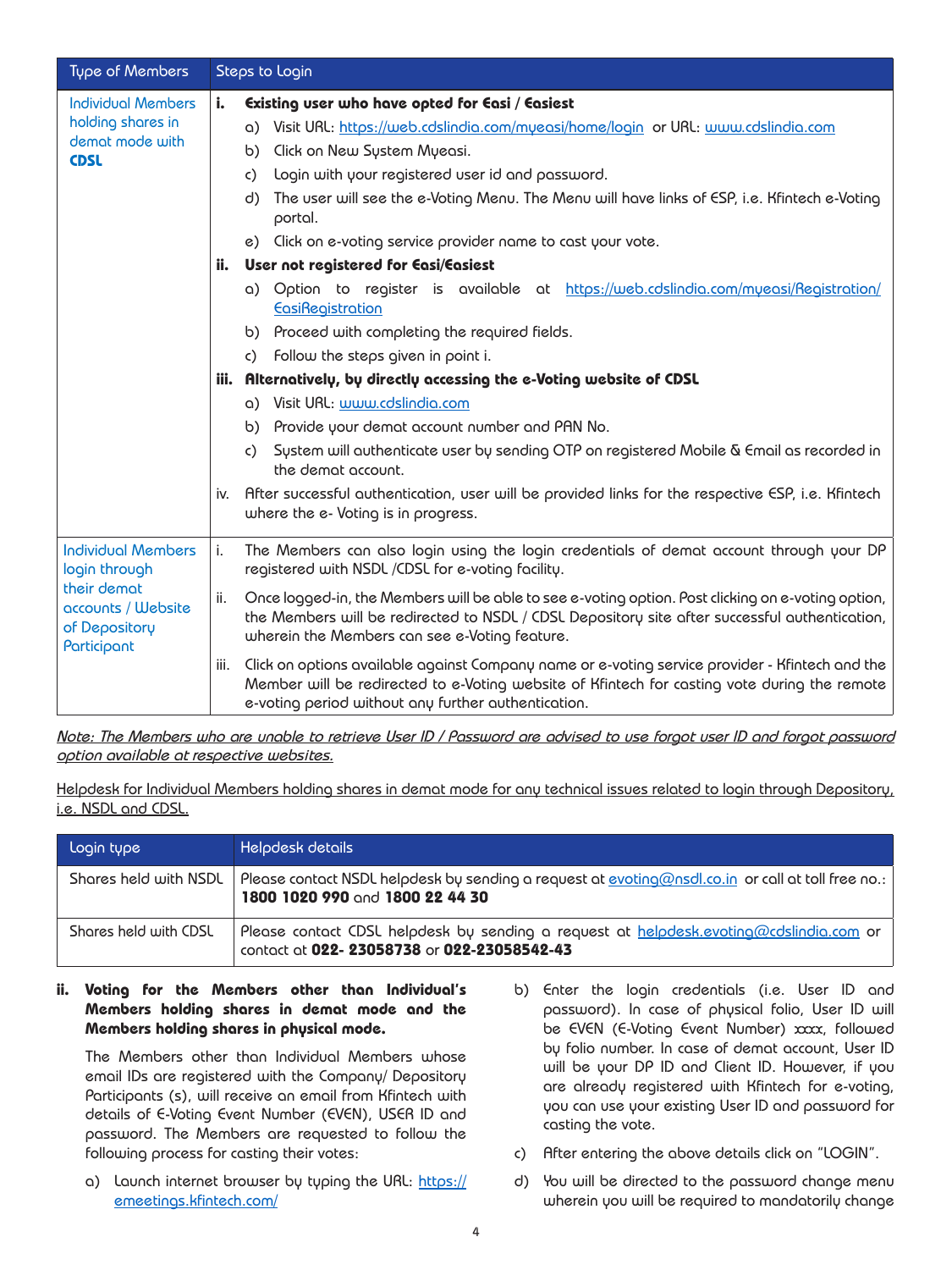your password. The new password shall comprise of minimum 8 characters with at least one upper case (A- Z), one lower case (a-z), one numeric value (0-9) and a special character  $(Q, #, $, etc.).$  The system will prompt to change password and update the contact details like mobile number, email ID etc. on first login. The Members may use secret question option to retrieve the password in future. Please do not share your password with anyone.

- e) Please login again with the new credentials.
- f) On successful login, the system will prompt you to select the "EVEN" and click on "Submit".
- g) On the voting page, please enter the number of shares (which represents the number of votes) as on the Cut-off Date under "FOR/ AGAINST". Please note that the total number voted in "FOR/ AGAINST" taken together shall not exceed your total shareholding as on the Cut-off Date. You may also choose the option "ABSTAIN". If the Member does not indicate either "FOR" or "AGAINST" it will be treated as Abstained.
- h) The Members holding multiple folios/ demat accounts shall choose the voting process separately for each folio/ demat accounts.
- i) Voting has to be done for each item of the notice separately. In case you do not desire to cast your vote on any specific item, it will be treated as Abstained.
- j) You may then cast your vote by selecting an appropriate option and click on "Submit".
- k) A confirmation box will be displayed. Click "OK" to confirm else "CANCEL" to modify. Once you have voted on the resolution, you will not be allowed to modify your vote. During the voting period, the Members can login any number of times till they have voted on the resolution.
- l) Corporate/ Institutional Members (i.e. other than Individuals, HUF, NRI etc.) are also required to send scanned certified true copy (PDF Format) of the Board Resolution/Authority Letter etc., authorizing its representative(s) to attend the EGM through VC / OAVM on its behalf and to cast its vote through remote e-voting together with attested specimen signature(s) of the duly authorised representative(s), to the Scrutinizer at email id [scrutinizerindigo@gmail.com](mailto:scrutinizerindigo%40gmail.com?subject=) with a copy marked to [evoting@kfintech.com.](mailto:evoting@kfintech.com) The scanned image of the above-mentioned documents should be in the naming format "Corporate Name Even No."
- V. The voting rights shall be as per the number of equity shares held by the Member(s) as on the Cut-off Date. The Members are eligible to cast vote(s) electronically only if they are holding shares as on the Cut-off Date.
- VI. The Scrutinizer will submit her report to the Chairman of the EGM after the completion of scrutiny and the results

will be announced by the Chairman or any Director or the Company Secretary and will be displayed at the website of the Company and shall also be immediately forwarded to the BSE and NSE.

In case you have become a Member of the Company after dispatch of Notice but on or before the Cut-off Date for remote e-voting or you have not registered your e-mail address (including Members holding shares in physical form), you may follow the steps for registration of e-mail address and obtaining User ID and Password for remote e-voting as mentioned in Note no. 10 and you may obtain the User ID and Password in the manner as mentioned below:

i. If mobile number of the Member is registered against Folio No. / DP ID, Client ID, the Member may send SMS: MYEPWD e-voting EVENT Number + Folio No. or DP ID Client ID to +91 9212993399

#### Example for NSDL:

MYEPWD IN12345612345678

Example for CDSL:

MYEPWD 1402345612345678

Example for Physical:

#### MYEPWD XXXX1234567890

- ii. If e-mail address or mobile number of the Member is registered against Folio No. / DP ID Client ID, then on the home page of [https://evoting.kfintech.com,](https://evoting.kfintech.com) the Member may click "Forgot Password" and enter Folio No. or DP ID Client ID to generate a password.
- iii. Please follow all steps from Note no. 19 (I) as mentioned above, to cast your vote.
- iv. The Members who may require any technical assistance or support before or during the EGM are requested to contact Kfintech at toll free number 1-800-309-4001 or write at [evoting@kfintech.com](mailto:evoting%40kfintech.com?subject=).
- 20. The Members may utilise the facility extended by Kfintech for redressal of queries. The Members may visit <https://ris.kfintech.com/>and click on Investors/ shareholders option for query registration through free identity registration process.
- 21. Process and manner for participating in EGM through VC/ OAVM:
	- (i) The Members will be provided with a facility to attend the EGM through VC/OAVM platform provided by Kfintech. The Members will be able to attend the EGM or view the live webcast at [https://](https://emeetings.kfintech.com) [emeetings.kfintech.com](https://emeetings.kfintech.com) by using their e-voting login credentials. The Members are requested to follow the procedure given below:
		- a) Launch internet browser (chrome/firefox/safari) by typing the URL: [https://emeetings.kfintech.](https://emeetings.kfintech.com) [com.](https://emeetings.kfintech.com)
		- b) Enter the login credentials (i.e., User ID and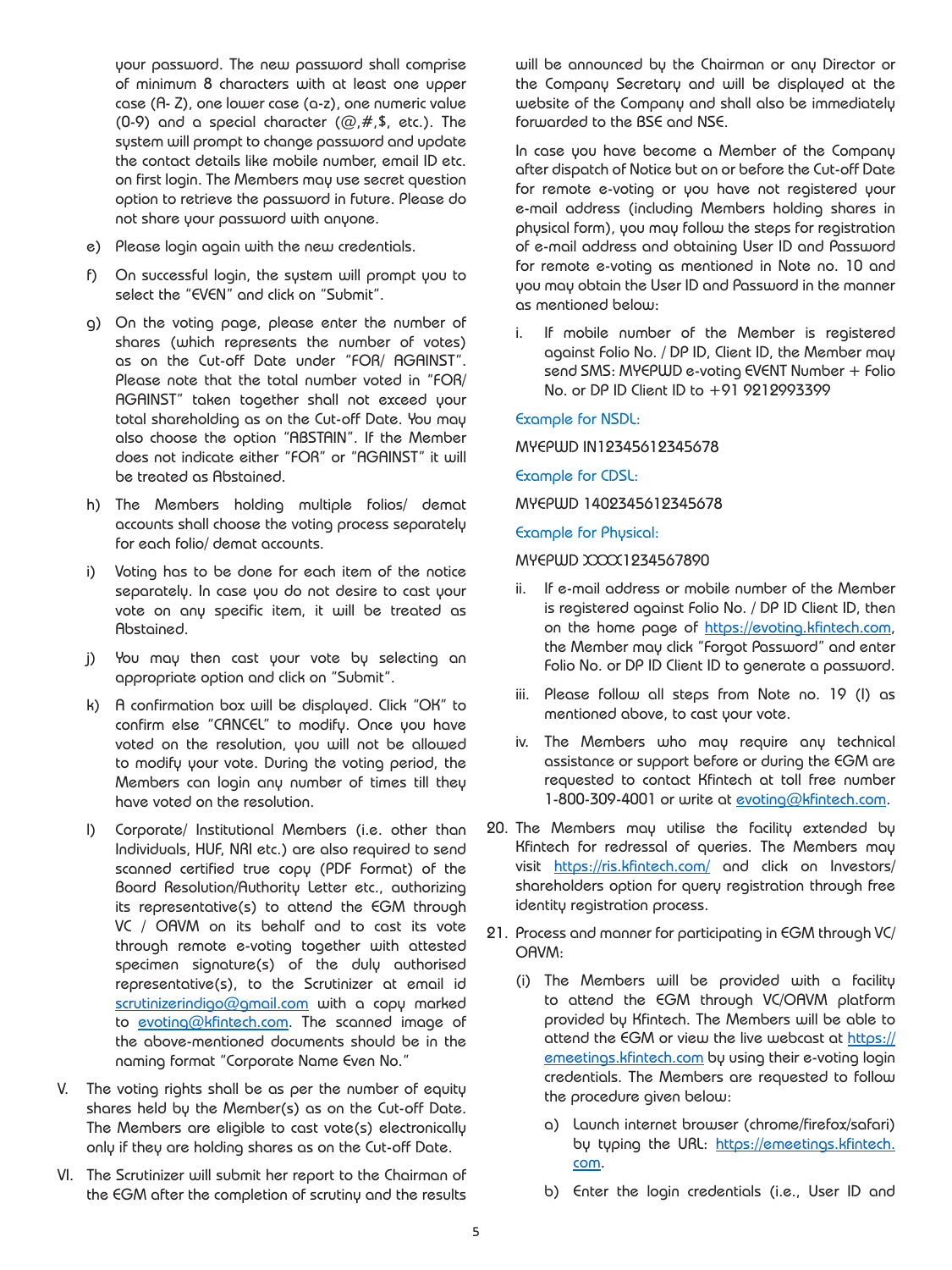password for e-voting).

- c) After logging in, click on "Video Conference" option.
- d) Click on camera icon appearing against EGM event of InterGlobe Aviation Limited, to attend the EGM.
- (ii) Please note that the Members who do not have the User ID and password for remote e-voting or have forgotten the User ID and password may retrieve the same by following the remote e-voting instructions mentioned in the Notes to Notice.
- (iii) For better experience and connectivity, the Members are encouraged to join the EGM through Laptops from Google Chrome browser. The Members will be required to allow camera access on their device and use stable wi-fi or LAN connection to avoid any disturbance during the EGM.
- (iv) The Members are requested to login and join 15 minutes prior to the scheduled time of the EGM.
- (v) The Members who would like to express their views or ask questions during the EGM may register themselves by logging on to [https://](https://emeetings.kfintech.com) [emeetings.kfintech.com](https://emeetings.kfintech.com) and clicking on the 'Speaker Registration' option available on the screen after log in. The Speaker Registration will be open from 09:00 a.m. (IST) on Monday, December 27, 2021 to 05:00 p.m. (IST) on Tuesday, December 28, 2021. Only those Members who are registered will be allowed to express their views or ask questions. The

Company reserves the right to restrict the number of questions and number of speakers, depending upon availability of time as appropriate for smooth conduct of the EGM.

- (vi) The Members may login to [https://emeetings.](https://emeetings.kfintech.com) [kfintech.com](https://emeetings.kfintech.com) and post their queries prior to the EGM or send their queries via email at [investors@](mailto:investors%40goindigo.in?subject=) [goindigo.in.](mailto:investors%40goindigo.in?subject=) The Members may also raise their queries during the EGM in the window provided below the video streaming box by mentioning the name, demat account number/ folio number, email id, mobile number, but will not be able to speak at the EGM. Further, any query raised at the EGM but not replied to, will be responded subsequent to the EGM by an email.
- 22. As the EGM is being held through VC/OAVM, the route map is not annexed to this Notice.

By order of the Board For **InterGlobe Aviation Limited**

**Sanjay Gupta Company Secretary and Chief Compliance Officer Membership Number: F 7729**

Date: **December 6, 2021** Place: **Gurugram**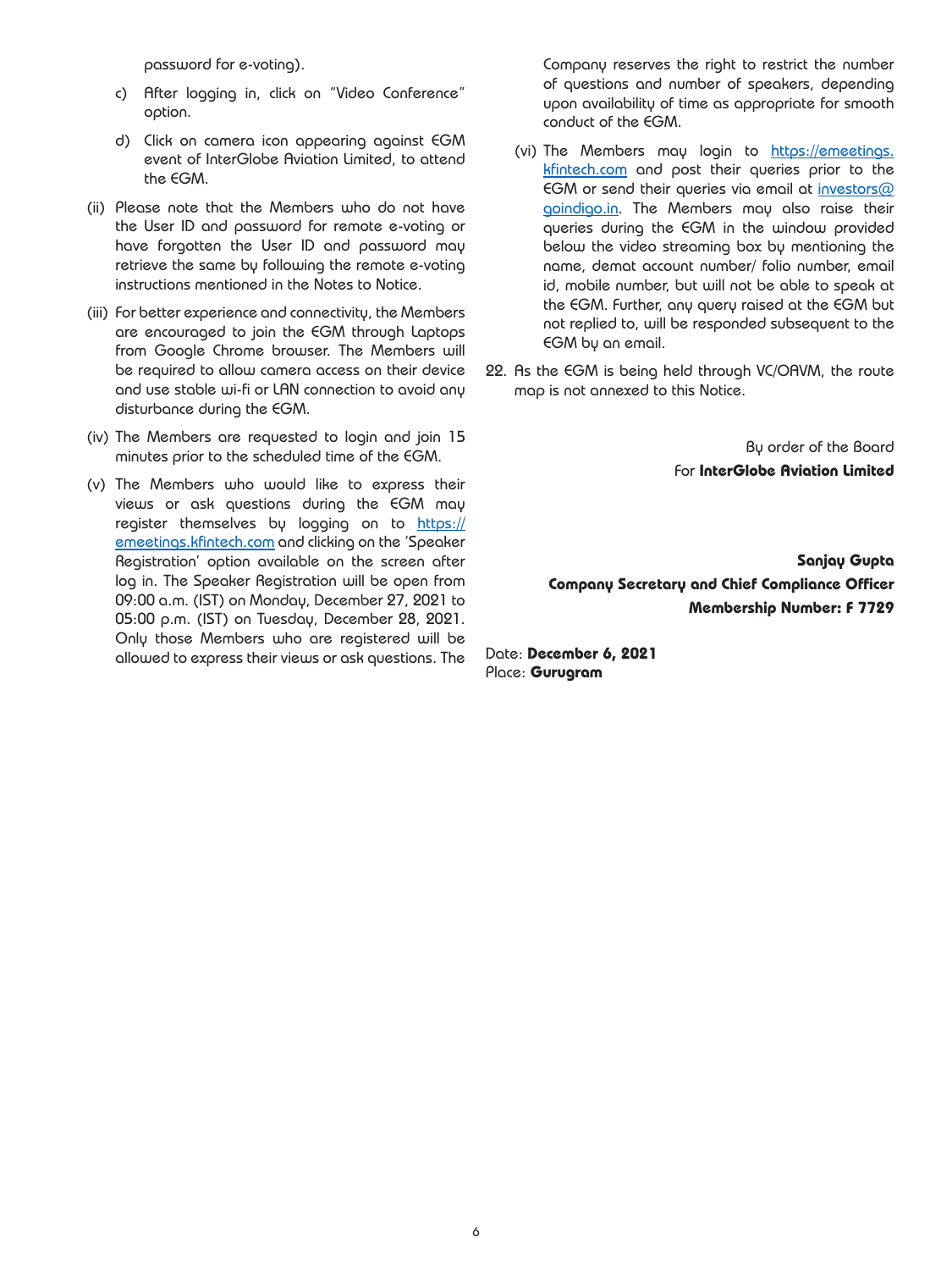## **INTERGLOBE AVIATION LIMITED**

CIN: L62100DL2004PLC129768 Registered Office: Upper Ground Floor, Thapar House, Gate No. 2, Western Wing, 124, Janpath, New Delhi – 110 001, India Tel: +91 9650098905; Fax: +91 11 - 4351 3200 Email Id: [investors@goindigo.in](mailto:investors%40goindigo.in?subject=) ; Website: [www.goindigo.in](http://www.goindigo.in)

## **Explanatory Statement**

#### **(Pursuant to Section 102 of the Companies Act, 2013)**

InterGlobe Aviation Limited (the "**Company**") has received a joint requisition dated November 25, 2021("**Requisition**") from InterGlobe Enterprises Private Limited and Mr. Rahul Bhatia (collectively, "**IGE Group**") and Mr. Rakesh Gangwal, The Chinkerpoo Family Trust (Trustees: Mrs. Shobha Gangwal and J.P. Morgan Trust Company of Delaware) and Mrs. Shobha Gangwal (collectively, "**RG Group**"), (IGE Group and RG Group collectively, the "**Requisitionists**"), who collectively hold 74.44% of the paid-up equity share capital of the Company, to convene an Extraordinary General Meeting of the Members of the Company for removing the Transfer Restriction Articles from the Articles of Association of the Company ("**Articles of Association**"). "Transfer Restrictions Articles" mean Articles 1.6 to 1.15 (Transfer of Equity Shares), 1.16 to 1.20 (Acquisition of Shares) and 2A (Other provisions on Equity Shares) of the Articles of Association as set out in Annexure.

The Requisition received from the IGE Group and the RG Group and the Articles of Association of the Company with the proposed amendments, will be available for inspection by the Members in the manner as prescribed under Note no. 11 of the Notes annexed to the Notice.

None of the Directors and Key Managerial Personnel of the Company or their respective relatives are concerned or interested in the resolution set out in the Notice except Mr. Rakesh Gangwal, Mr. Rahul Bhatia, Mrs. Rohini Bhatia and their relatives, to the extent of their shareholding in the Company.

The Board recommends this resolution for approval by the Members of the Company as a Special Resolution.

By order of the Board For **InterGlobe Aviation Limited**

**Sanjay Gupta Company Secretary and Chief Compliance Officer Membership Number: F 7729**

Date: **December 6, 2021**  Place: **Gurugram**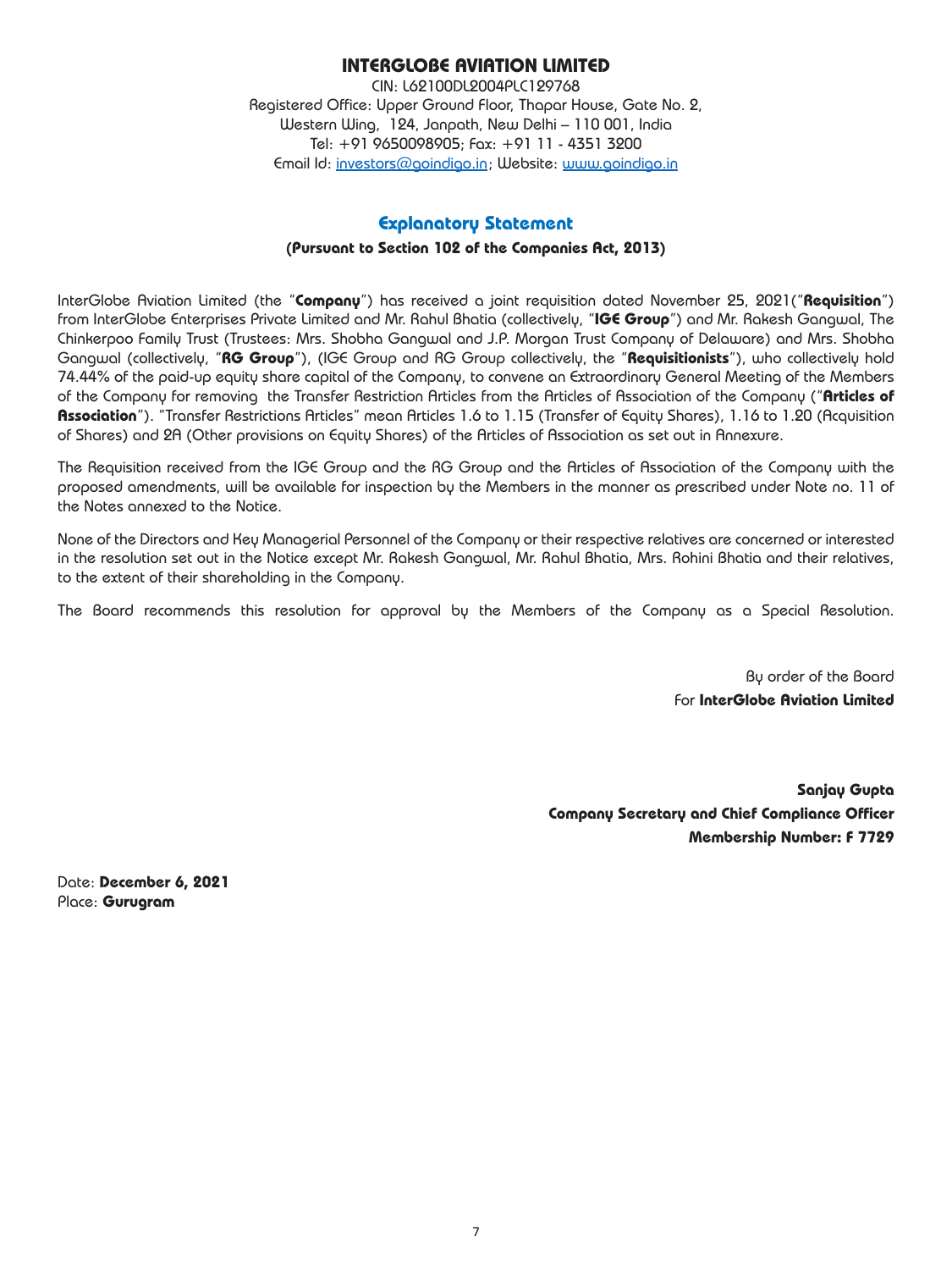### **INTERGLOBE AVIATION LIMITED**

CIN: L62100DL2004PLC129768 Registered Office: Upper Ground Floor, Thapar House, Gate No. 2, Western Wing, 124, Janpath, New Delhi – 110 001, India Tel: +91 9650098905; Fax: +91 11 - 4351 3200 Email Id: [investors@goindigo.in](mailto:investors%40goindigo.in?subject=) ; Website: [www.goindigo.in](http://www.goindigo.in)

### **Annexure to the Explanatory Statement**

*Articles 1.6 to 1.15 (Transfer of Equity Shares), 1.16 to 1.20 (Acquisition of Shares) and 2A (Other Provisions on Equity Shares) from the Articles of Association*

#### Transfer of Equity Shares

- 1.6 If any member of RG Group or IGE Group proposes to Transfer ("**Transferring Shareholder**") any of its Equity Shares ("**Transfer Shares**") to a third party ("**Third Party Purchaser**"), the other group i.e. the IGE Group and the RG Group, respectively ("**Non-Transferring Shareholders**") shall have the right at its sole discretion to:
	- (a) purchase the Transfer Shares to the extent and in the manner described below in Article 1.7 or Article 1.9, as the case maybe ("**Right of First Refusal**"); or
	- (b) the right to tag along to the extent and in the manner described below in Article 1.7 or Article 1.9, as the case maybe ("**Tag Along Right**").
- 1.7 If a Transferring Shareholder proposes to Transfer the Transfer Shares otherwise than on a Stock Exchange:
	- (a) the Transferring Shareholder shall first notify the Non-Transferring Shareholder in writing, by fax or by email of (i) the number of Transfer Shares, (ii) the proposed Transfer price in cash ("**Transfer Price**"), (iii) the identity of the Third Party Purchaser, (iv) the proposed closing date for such Transfer which shall not be less than 45 (forty-five) Business Days of the date of the notice; and (v) any other material terms of the agreement between the Transferring Shareholder and the Third Party Purchaser ("**Off Market Transfer Notice**").
	- (b) Upon receipt of the Off Market Transfer Notice, the Non-Transferring Shareholder will be entitled at its option to exercise, by written notice given within 3 (three) Business Days of the receipt of the Off Market Transfer Notice to the Transferring Shareholder:
		- (i) the Right of First Refusal to purchase, on or before the proposed transfer date, at the Transfer Price and such number of the Transfer Shares as are stated in Article 1.7(c) below; or
		- (ii) to require that the Transferring Shareholder causes the Third Party Purchaser to purchase at least half in number of the

Transfer Shares from the Non-Transferring Shareholder at the Transfer Price.

- (c) The Non-Transferring Shareholders shall be entitled to purchase all but not less than all of the Transfer Shares, provided however that in the event the purchase of such number of the Transfer Shares would require the Non- Transferring Shareholders to make an "open offer" under the Takeover Regulations, they shall be obligated only to purchase a minimum of such number of Transfer Shares as would not require them to make such open offer.
- (d) If the Non-Transferring Shareholders exercise the Right of First Refusal or the Tag Along Right, as the case maybe, then the Transferring Shareholders and the Non-Transferring Shareholders shall take steps to consummate the sale and purchase of the Transfer Shares identified in the Off Market Transfer Notice not later than the proposed closing date for such Transfer as stated in the Off Market Transfer Notice.
- 1.8 If mutually acceptable to both the Transferring Shareholders and the Non-Transferring Shareholders and if permissible under applicable law, the Transferring Shareholders and the Non-Transferring Shareholders may agree to effect the Transfer of the Transfer Shares on a Stock Exchange.
- 1.9 If a Transferring Shareholder proposes to Transfer any of the Transfer Shares by way of a prenegotiated sale on the Stock Exchange, it shall first notify the Non-Transferring Shareholders by way of an Off-Market Transfer Notice. Upon receipt of the Off-Market Transfer Notice, the Non-Transferring Shareholders may exercise the Right of First Refusal or the Tag Along Right (exercisable by a written notice given within 3 (Three) Business Days of the receipt of the Off-Market Transfer Notice to the Transferring Shareholders). If the Non-Transferring Shareholders exercise the Right of First Refusal or the Tag Along Right, then the Transferring Shareholders and the Non- Transferring Shareholders shall take steps to consummate the sale and purchase of the Transfer Shares identified in the Off-Market Transfer Notice not later than the proposed closing date for such Transfer as stated in the Off- Market Transfer Notice. In the event the Non-Transferring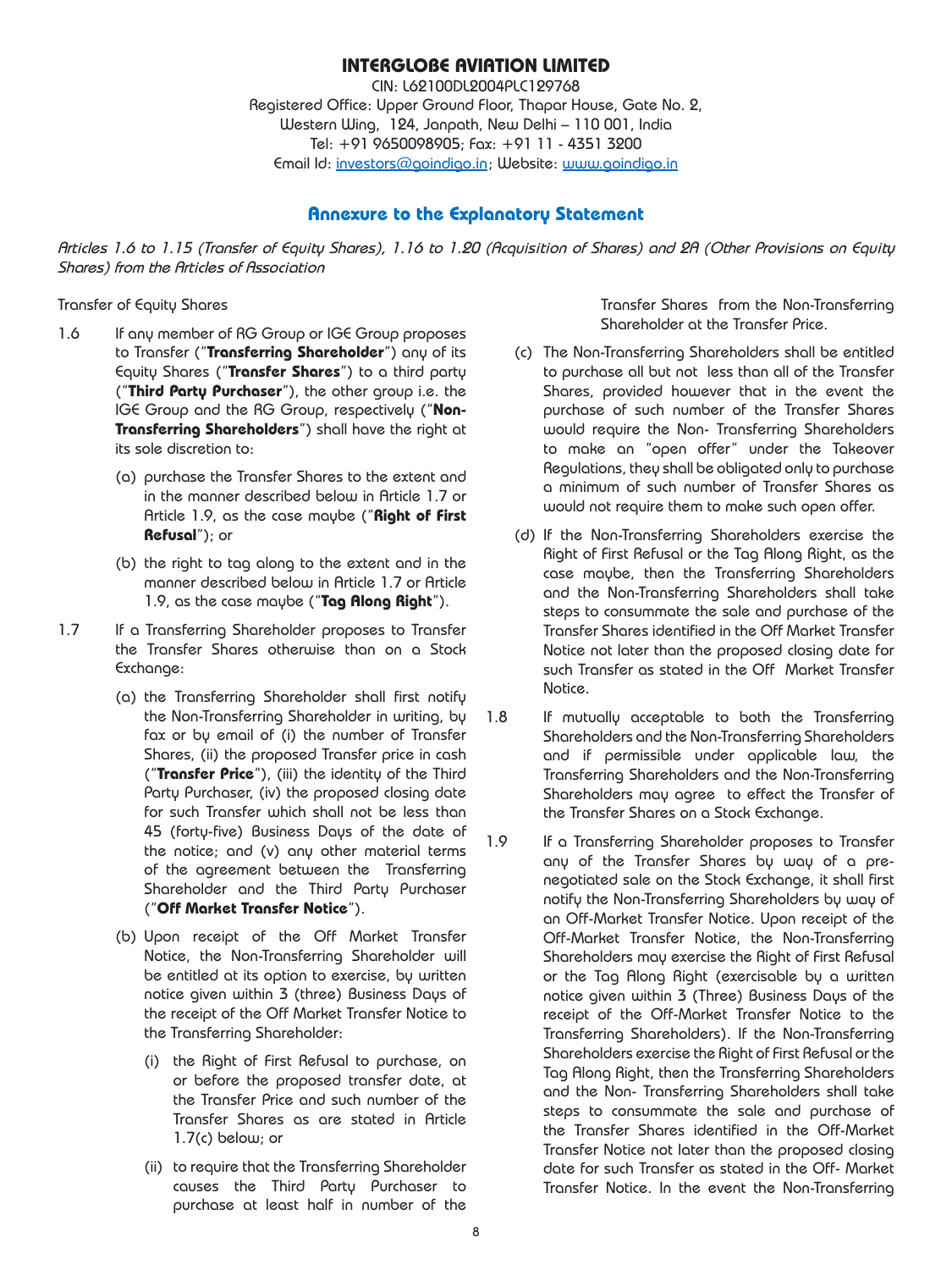Shareholders do not consummate the sale or the purchase of the Transfer Shares after having exercised the above Right of First Refusal or the Tag Along Right, the Non Transferring Shareholder shall lose the Right of First Refusal and Tag Along Right with respect to all subsequently proposed Transfers by the Transferring Shareholder.

- 1.10 In the event the Non-Transferring Shareholder does not exercise the Right of First Refusal or the Tag Along Right within the period specified in Article 1.7 or Article 1.9, as the case may be, or does not communicate any decision within such period, the Transferring Shareholder may, after the expiry of such period, Transfer all but not less than all of the Transfer Shares to the Third- Party Purchaser on terms and conditions including price that are no more favourable to the buyer of the Transfer Shares than those set forth in the Off Market Transfer Notice. Such Transfer must take place not later than the proposed closing date given in the relevant notice referred to above. In the event the Non-Transferring Shareholder exercises the Tag Along Right, the Third Party Purchaser shall purchase, not later than 7 (Seven) Business Days from the original proposed closing date for such Transfer, all of the Transfer Shares (including the shares of the Non-Transferring Shareholder pursuant to the exercise of the Tag Along Right) on the same terms as in the Transfer Notice. The Off Market Transfer Shares referred to in an Off Market Transfer Notice, including any pre-negotiated block deal, shall be transferred only to the specific Third-Party Purchaser, whether on or off the Stock Exchange. For avoidance of doubt, it is understood that if for any reason such Transfer does not take place by the proposed closing date then Article 1.11 will apply.
- 1.11 Any Transfer Shares not so transferred within a period set out in Article 1.10 shall again become subject to the provisions of the Right of First Refusal and the Tag Along Right with respect to any subsequent proposed Transfer.
- 1.12 Notwithstanding anything to the contrary stated herein, a Transferring Shareholder shall not be entitled to Transfer, directly or indirectly, without the prior written consent of the Non-Transferring Shareholders, any of the Equity Shares:
	- (a) to a Competitor, it being agreed that this will not apply to any Transfer undertaken in good faith on the floor of a Stock Exchange (i) other than in a block deal or a synchronized deal; and (ii) other than where the identity of the buyer was otherwise known; or
	- (b) to any Person, if such proposed Transfer requires such Person to make an "open offer" under the Takeover Regulations for the shares of the Company.
- 1.13 The Right of First Refusal and the Tag Along Right

shall not apply:

- (a) to the Transfer of Equity Shares by any Shareholder to any of its Affiliates, provided:
	- (i) the concerned Affiliate signs the Deed of Adherence contained in the Shareholders Agreement;
	- (ii) In case of RG Group, the said Affiliate does not fall in the category of "FDI Investor" under the applicable Indian law at the time of such Transfer of Equity Shares, provided however, the restriction in this sub-Article 1.13(a)(ii) shall not apply to any Transfers made by the Chinkerpoo Family Trust to any of its Affiliate; and
	- (iii) such Affiliate is not any entity in which a Competitor is, directly or indirectly, a partner or shareholder;
- (b) to the Transfer of any Equity Shares acquired after the IPO by any Shareholder other than as a result of a Transfer in terms of Article 1.13(a);
- (c) to the Transfer of Equity Shares by any Shareholder to an educational institution or charitable institution as a gift/donation, without any material financial consideration.
- 1.14 If a Non-Transferring Shareholder exercises its Right of First Refusal under these Articles, it may either purchase the subject Shares itself or have the Shares purchased by a Person nominated by it.
- 1.15 It is agreed that if any Shareholder Transfers its shares to a third party (either in full or in part) pursuant to the provisions of these Articles, such Shareholder shall not, except where the third party is an Affiliate of the Shareholder, be entitled to transfer the rights available to such Party unless approved by the other Party.

Acquisition of Shares

- 1.16 Fach Group agrees that they shall not acquire any additional Equity Shares, voting rights or other securities of the Company ("**Securities**"), the acquisition of which triggers an open offer under Takeover Regulations, except as otherwise provided in these Articles.
- 1.17 RG Group and the Persons Acting in Concert with it on the one hand, and the IGE Group and the Persons Acting in Concert with it, on the other hand, will be entitled to acquire their respective pro rata Equity Shares, voting rights and/or Securities, based on the RG Group's and IGE Group's respective shareholding in the Company, of the permissible creeping acquisition limits under the Takeover Regulations as applicable at the relevant time. If such pro rata share as aforesaid are not purchased until 45 (forty-five) Business Days prior to the end of any financial year, the RG Group or the IGE Group,